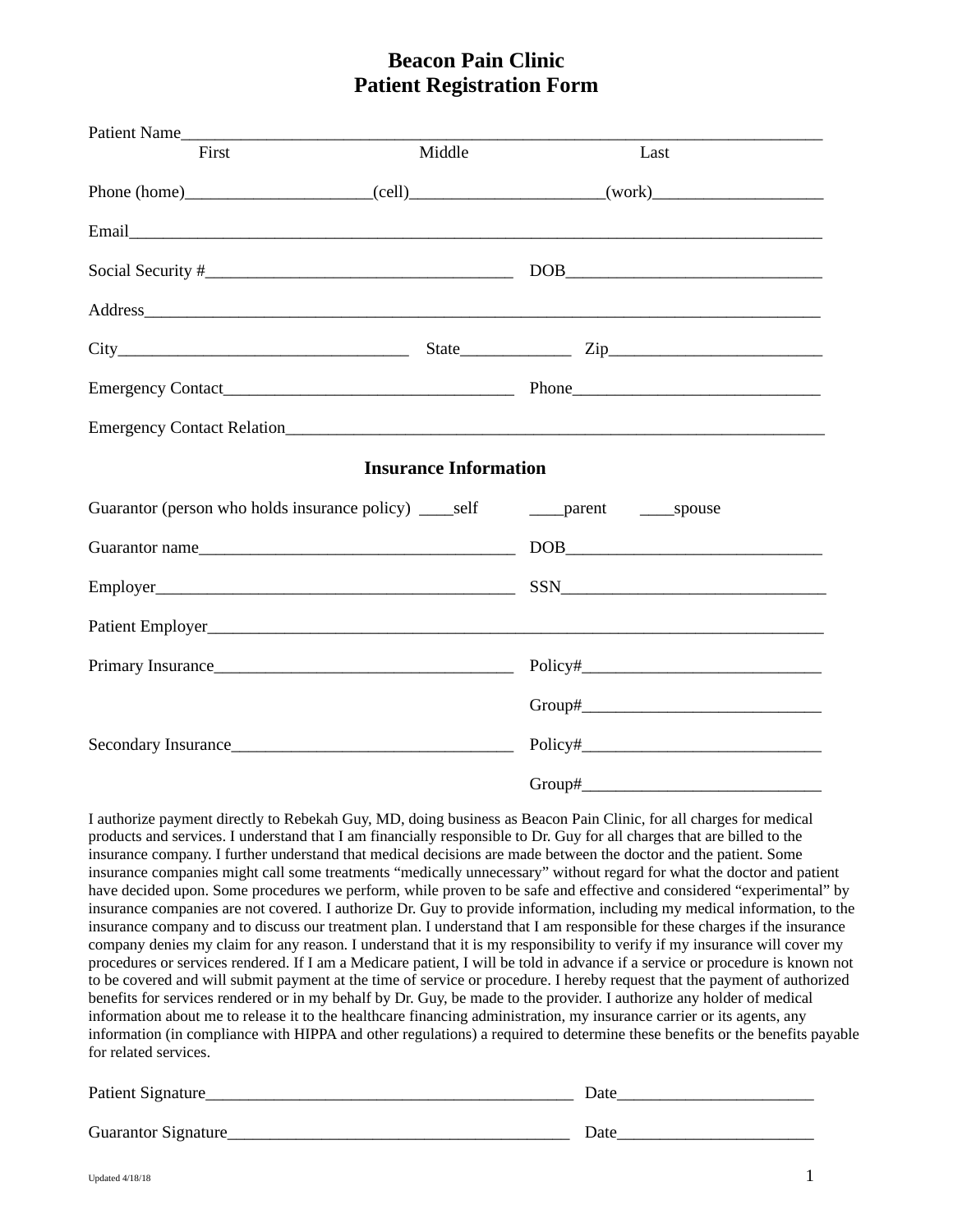|                                                           | <b>Beacon Pain Clinic</b><br><b>Pain Diagram/Scale</b> |               |  |  |  |
|-----------------------------------------------------------|--------------------------------------------------------|---------------|--|--|--|
|                                                           |                                                        |               |  |  |  |
| $\text{DOB:}\qquad \qquad \overbrace{\qquad \qquad }^{C}$ |                                                        |               |  |  |  |
| Right                                                     | Left                                                   | Right<br>Left |  |  |  |

Mark the areas of your body where you typically feel your pain. If you are having multiple types of pain please use the provided key:

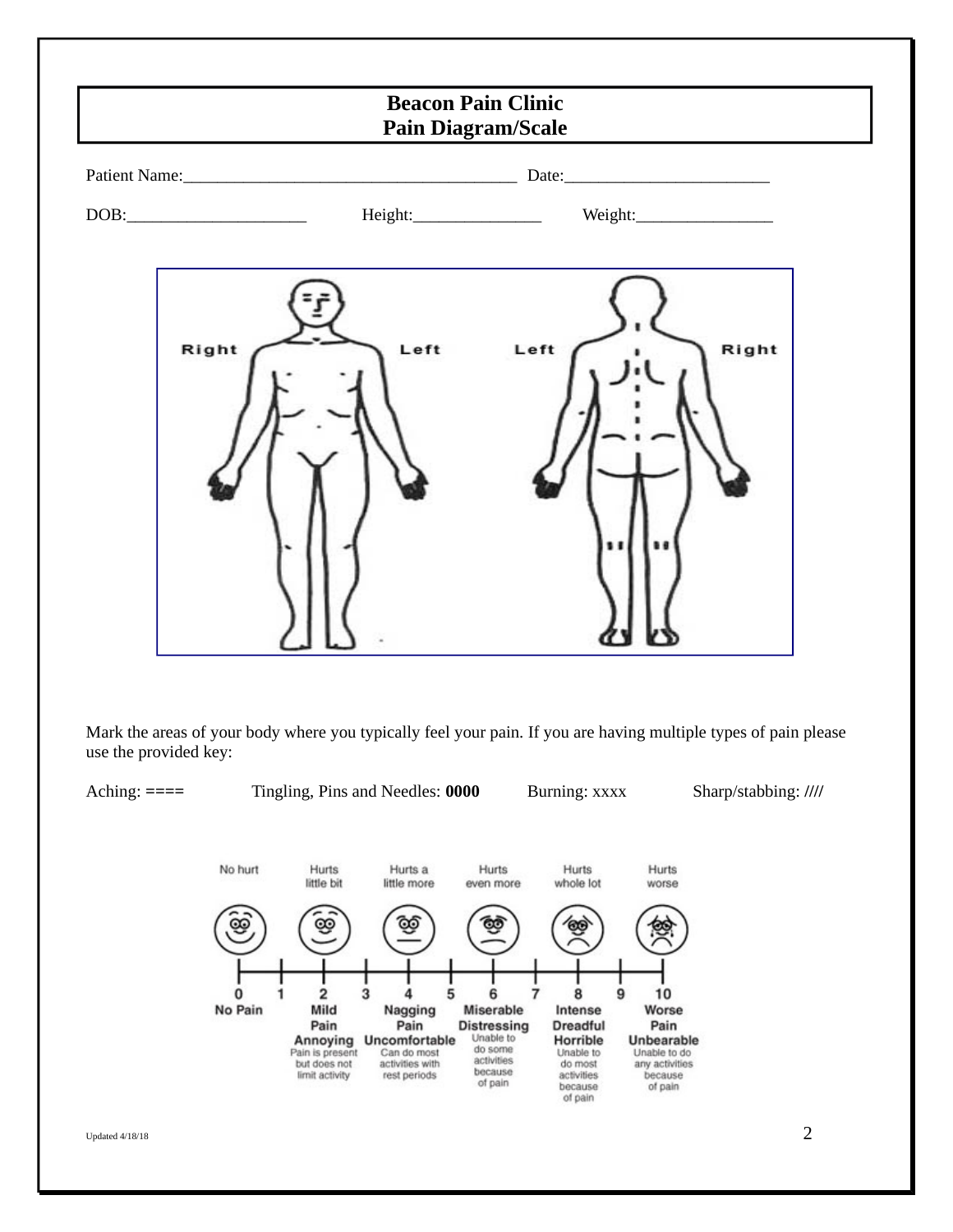|--|

## Please List Any Current or previous medical conditions and the treating physician:

<u> 1989 - Johann Barn, fransk politik en og den s</u>

| 1.            |  |
|---------------|--|
| 2.            |  |
| $\frac{3}{2}$ |  |
| 4.            |  |
|               |  |
| 6.            |  |
|               |  |
| 8.            |  |
| 9.            |  |

## **Surgical History**

| Approx date | Surgeon | Procedure |
|-------------|---------|-----------|
|             | 1.      |           |
|             |         | 2.        |
|             | 3.      |           |
|             |         |           |
|             | 5.      |           |
|             |         | 6.        |
|             | 7.      |           |
|             |         |           |
|             |         | 9.        |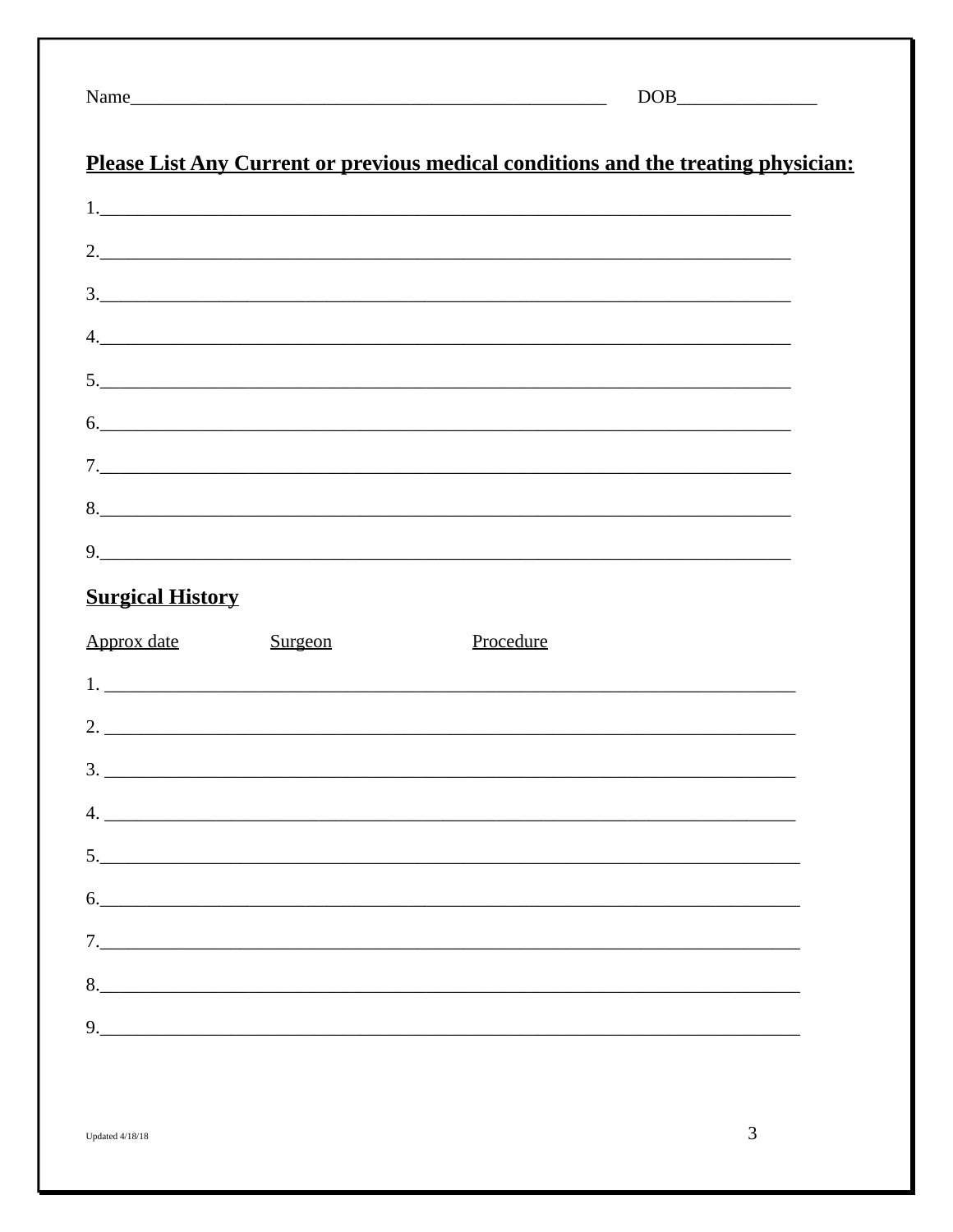|                                                                                                        |   |              |   |          |                                                                 | $\boxed{\text{DOB}\_\_}$ |           |   |   |
|--------------------------------------------------------------------------------------------------------|---|--------------|---|----------|-----------------------------------------------------------------|--------------------------|-----------|---|---|
| <b>Family History</b>                                                                                  |   |              |   | M=Mother | F=Father<br>S=sister                                            |                          | B=brother |   |   |
|                                                                                                        | M | $\mathbf{F}$ | S | B        | <u> 1980 - Johann Barn, mars an t-Amerikaansk kommunister (</u> | M                        | F         | S | B |
| Alzheimer/Dementia                                                                                     |   |              |   |          | Depression                                                      |                          |           |   |   |
| <b>High Blood Pressure</b>                                                                             |   |              |   |          | Cancer                                                          |                          |           |   |   |
| <b>Stroke</b>                                                                                          |   |              |   |          | Epilepsy                                                        |                          |           |   |   |
| <b>High Cholesterol</b>                                                                                |   |              |   |          | <b>Diabetes</b>                                                 |                          |           |   |   |
| Trouble with blood clotting                                                                            |   |              |   |          | <b>Heart Trouble</b>                                            |                          |           |   |   |
| <b>Muscular Weakness</b>                                                                               |   |              |   |          | Arthritis                                                       |                          |           |   |   |
| <b>Migraine Headaches</b>                                                                              |   |              |   |          | <b>Allergic Diseases</b>                                        |                          |           |   |   |
| Do you Drink? No_______ Yes_______ Drinks per day______ Socially_______ Rarely_______ Moderately______ |   |              |   |          |                                                                 |                          |           |   |   |
|                                                                                                        |   |              |   |          |                                                                 |                          |           |   |   |
|                                                                                                        |   |              |   |          |                                                                 |                          |           |   |   |
|                                                                                                        |   |              |   |          |                                                                 |                          |           |   |   |
| Do you have a history of prescription drug abuse? No_______ Yes______ Drug?_________________________   |   |              |   |          |                                                                 |                          |           |   |   |
| Have you ever been hospitalized for a psychiatric condition? No_____ Yes_____                          |   |              |   |          |                                                                 |                          |           |   |   |
|                                                                                                        |   |              |   |          |                                                                 |                          |           |   |   |
| Have you used or are you using any illegal substances? No_____ Yes____ Which ones?_________________    |   |              |   |          |                                                                 |                          |           |   |   |
| Is there any substance abuse in your household? No________ Yes_______ Which kind?___________________   |   |              |   |          |                                                                 |                          |           |   |   |
| Have you ever been treated for, or do you feel you have problems with alcoholism or any type of        |   |              |   |          |                                                                 |                          |           |   |   |

Updated 4/18/18  $\hskip 10mm 4$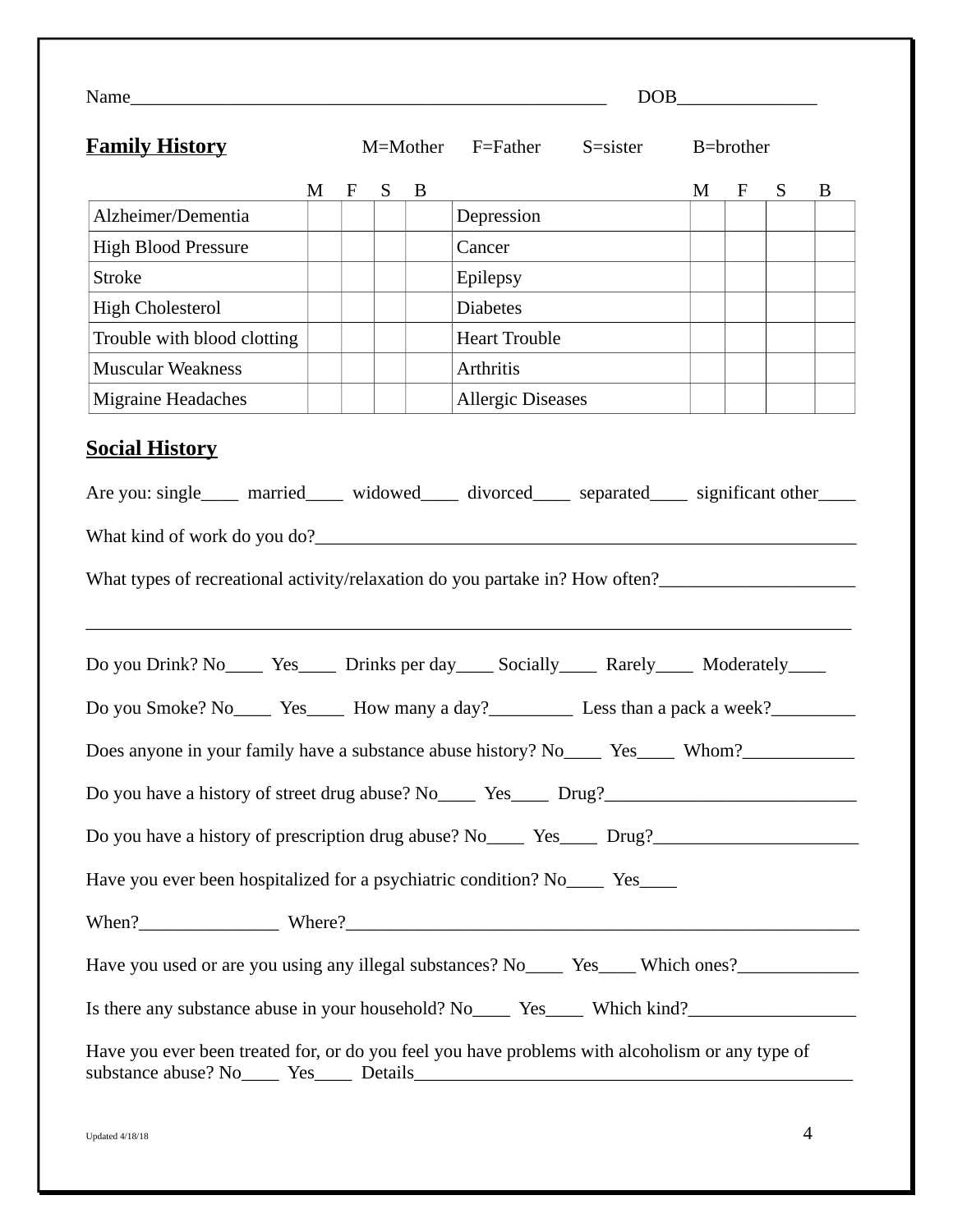$DOB$ 

#### Please List all current medications that you are taking, including over the counter medications:

| Medication | Dose | #per day | Physician | Medication | Dose | #per day $\vert$ | Physician |
|------------|------|----------|-----------|------------|------|------------------|-----------|
|            |      |          |           |            |      |                  |           |
|            |      |          |           |            |      |                  |           |
|            |      |          |           |            |      |                  |           |
|            |      |          |           |            |      |                  |           |
|            |      |          |           |            |      |                  |           |
|            |      |          |           |            |      |                  |           |
|            |      |          |           |            |      |                  |           |
|            |      |          |           |            |      |                  |           |
|            |      |          |           |            |      |                  |           |
|            |      |          |           |            |      |                  |           |
|            |      |          |           |            |      |                  |           |
|            |      |          |           |            |      |                  |           |
|            |      |          |           |            |      |                  |           |
|            |      |          |           |            |      |                  |           |
|            |      |          |           |            |      |                  |           |
|            |      |          |           |            |      |                  |           |
|            |      |          |           |            |      |                  |           |

List your allergies and the reaction:

**Updated 4/18/18**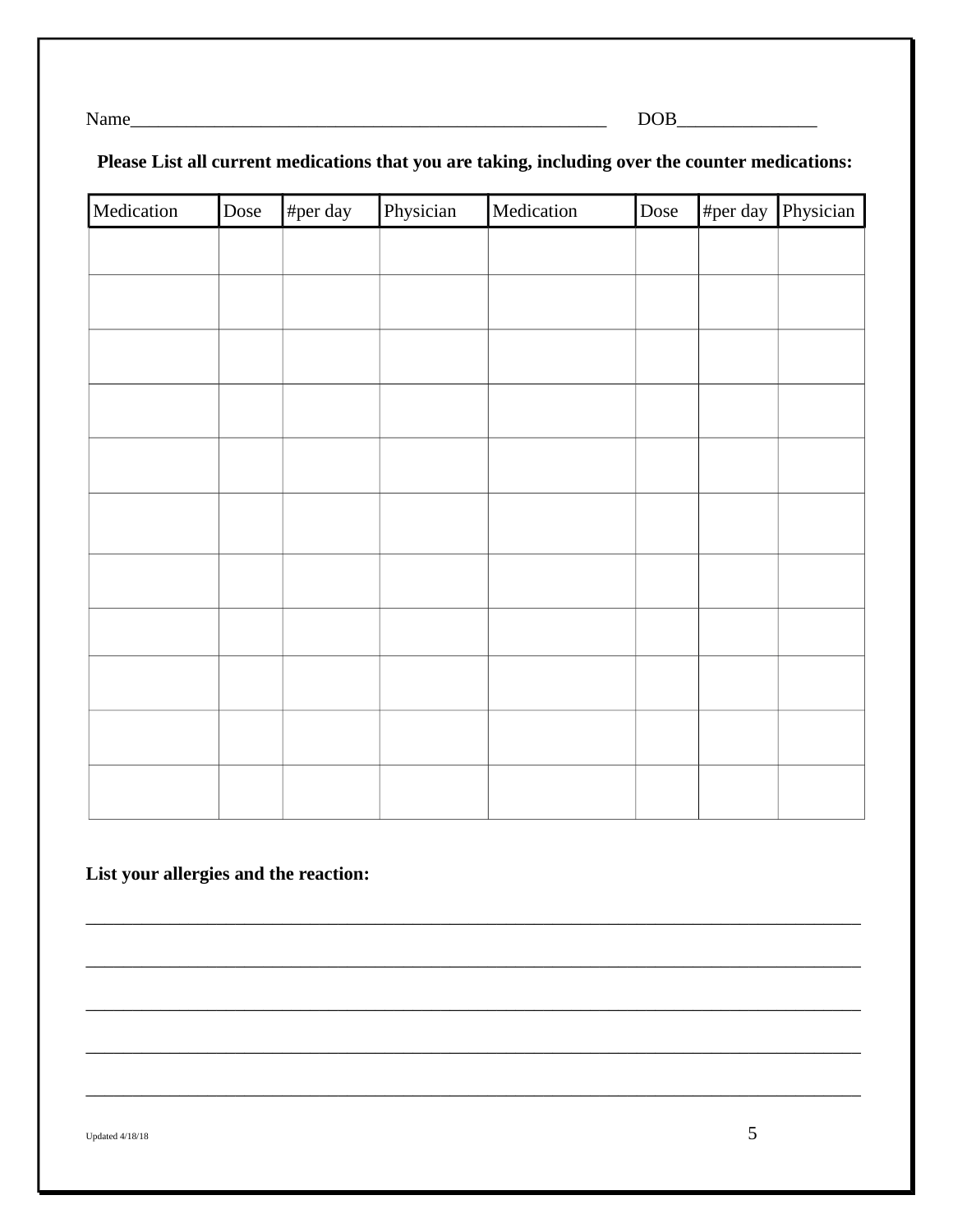Name **Name** 

#### **Review of Symptoms**

*Please circle any of the following problems or symptoms which you may have:*

**General Health:** weakness, fatigue, body aches, headaches, poor appetite, excessive appetite Other:

**Skin:** Hives, eczema, dryness, itching, rash, changes in moles or skin color, changes in nails Other:

**Head:** headaches, migraines, fainting/loss of consciousness, dizziness, passing out Other:\_\_\_\_\_\_\_\_\_\_\_\_\_\_\_\_\_\_\_\_\_\_\_\_\_\_\_\_\_\_\_\_\_\_\_\_\_\_\_\_\_\_\_\_\_\_\_\_\_\_\_\_\_\_\_\_\_\_\_\_\_\_\_\_\_\_\_\_\_\_\_\_\_\_\_\_

**Eyes:** Blurred vision, double vision, change in vision, pain Other:\_\_\_\_\_\_\_\_\_\_\_\_\_\_\_\_\_\_\_\_\_\_\_\_\_\_\_\_\_\_\_\_\_\_\_\_\_\_\_\_\_\_\_\_\_\_\_\_\_\_\_\_\_\_\_\_\_\_\_\_\_\_\_\_\_\_\_\_\_\_\_\_\_\_\_\_

**Ears:** Changes in hearing, pain, ringing, drainage, vertigo Other:\_\_\_\_\_\_\_\_\_\_\_\_\_\_\_\_\_\_\_\_\_\_\_\_\_\_\_\_\_\_\_\_\_\_\_\_\_\_\_\_\_\_\_\_\_\_\_\_\_\_\_\_\_\_\_\_\_\_\_\_\_\_\_\_\_\_\_\_\_\_\_\_\_\_\_\_

**Nose:** congestion, runny nose, bloody nose, sinus problems, snoring Other:

**Throat and Mouth:** Difficulty swallowing, hoarseness, dry mouth, sores in mouth Other:\_\_\_\_\_\_\_\_\_\_\_\_\_\_\_\_\_\_\_\_\_\_\_\_\_\_\_\_\_\_\_\_\_\_\_\_\_\_\_\_\_\_\_\_\_\_\_\_\_\_\_\_\_\_\_\_\_\_\_\_\_\_\_\_\_\_\_\_\_\_\_\_\_\_\_\_

**Respiratory:** Shortness of breath, asthma, wheezing, sleep apnea, cough, pneumonia Other:\_\_\_\_\_\_\_\_\_\_\_\_\_\_\_\_\_\_\_\_\_\_\_\_\_\_\_\_\_\_\_\_\_\_\_\_\_\_\_\_\_\_\_\_\_\_\_\_\_\_\_\_\_\_\_\_\_\_\_\_\_\_\_\_\_\_\_\_\_\_\_\_\_\_\_\_

6

**Gastrointestinal:** abdominal pain, heartburn, nausea/vomiting, blood in stool, IBS, Diarrhea, hernia, constipation, ulcer, jaundice, excessive gas, bloating, colitis Other:

**Muscles, Bones and Joints:** arthritis, muscle/joint pain, cramps, joint swelling, fractures, gout, osteoporosis, fibromyalgia, polio (Specific joint areas: shoulder, elbow, wrist, hand, fingers, hip, knee, ankle, foot, toes) Other:

**Back and Neck:** Back pain or stiffness, neck pain or stiffness, restricted motion, disc problems, sciatica, fracture Other:\_\_\_\_\_\_\_\_\_\_\_\_\_\_\_\_\_\_\_\_\_\_\_\_\_\_\_\_\_\_\_\_\_\_\_\_\_\_\_\_\_\_\_\_\_\_\_\_\_\_\_\_\_\_\_\_\_\_\_\_\_\_\_\_\_\_\_\_\_\_\_\_\_\_\_\_

**Psychiatric and Mood:** depression, anxiousness, poor energy or motivation, short temper, compulsive behavior, change in mood, problems sleeping, poor concentration Other:\_\_\_\_\_\_\_\_\_\_\_\_\_\_\_\_\_\_\_\_\_\_\_\_\_\_\_\_\_\_\_\_\_\_\_\_\_\_\_\_\_\_\_\_\_\_\_\_\_\_\_\_\_\_\_\_\_\_\_\_\_\_\_\_\_\_\_\_\_\_\_\_\_\_\_\_

**Cardiovascular:** pacemaker, chest pain, high blood pressure, blood clots, murmur, heart attack, high cholesterol, leg edema/swelling, rheumatic fever Other:

\_\_\_\_\_\_\_\_\_\_\_\_\_\_\_\_\_\_\_\_\_\_\_\_\_\_\_\_\_\_\_\_\_\_\_\_\_\_\_\_\_\_\_\_\_\_\_\_\_\_\_\_\_\_\_\_\_\_\_\_\_\_\_\_\_\_\_\_\_\_\_\_\_\_\_\_\_\_\_\_\_

**Other conditions or problems not listed**:\_\_\_\_\_\_\_\_\_\_\_\_\_\_\_\_\_\_\_\_\_\_\_\_\_\_\_\_\_\_\_\_\_\_\_\_\_\_\_\_\_\_\_\_\_\_\_

Updated 4/18/18  $\hskip 10.6cm \phantom{100}$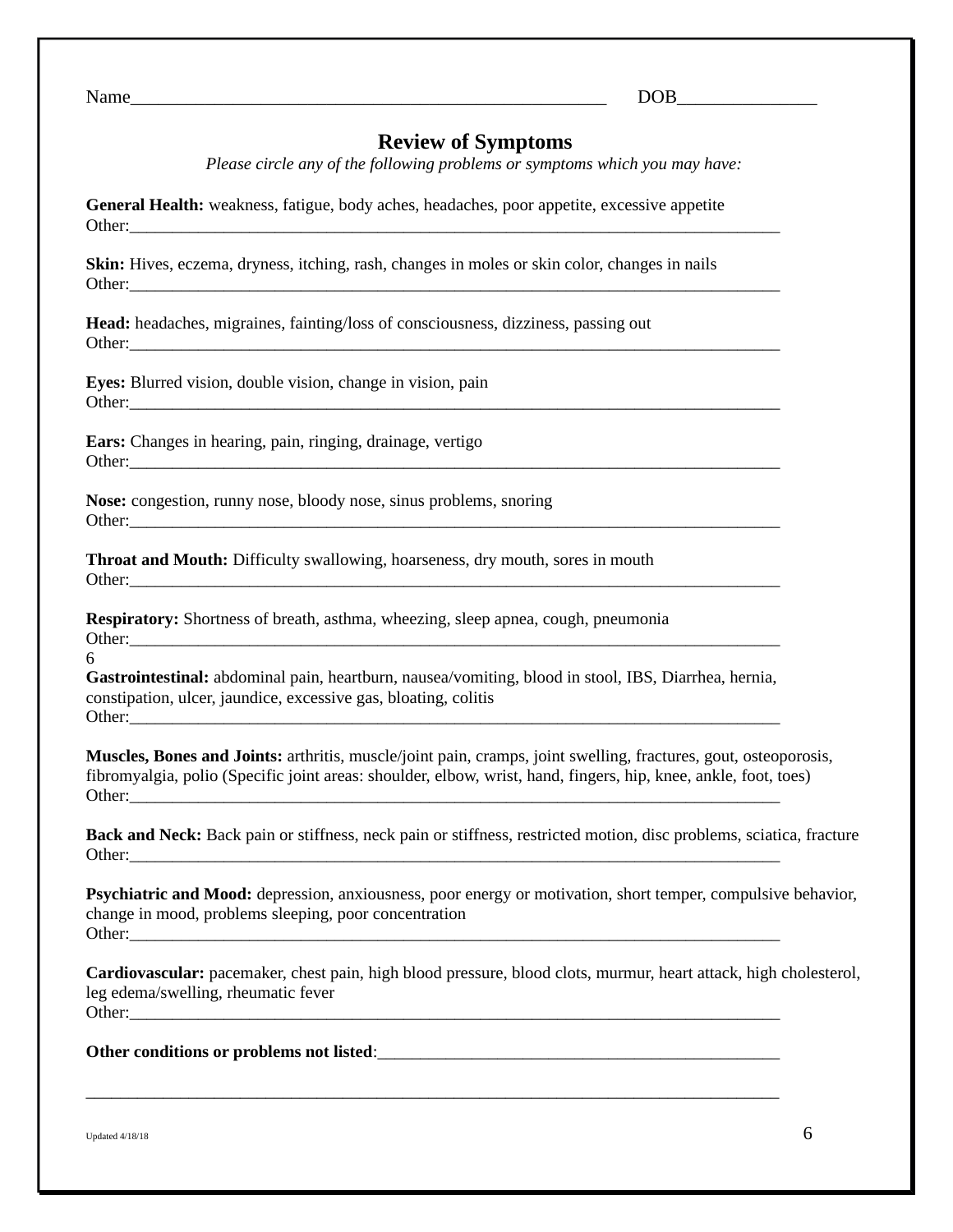### **Beacon Pain Clinic Controlled Substance Agreement**

#### **The purpose of this agreement is to protect your access to controlled substances and protect our ability to prescribe to you. Please check the line below or initial by each line 1-13.**

\_\_\_\_If this line is checked, I do not want controlled prescriptions. However, if I ever get controlled medications I agree to these provisions.

\_\_\_\_1. I understand that my provider and I will work together to find the best treatment for my pain. To achieve this goal this office is willing to prescribe controlled substances. The goals of this treatment is to reduce my pain in order to improve my ability to function, but may not completely eliminate my pain.

\_\_\_\_2. I understand that I am responsible for my medications. I will take measures to secure them to prevent possible theft. If the medications are lost, stolen, or misplaced, **regardless of the reason.** I understand that my medications will **NOT** be replaced or refilled and I risk being discharged from Beacon Pain Clinic.

\_\_\_\_3.I **will not** request or accept pain medications from any other physician or individual while receiving medications from Beacon Pain Clinic. I understand by doing so I could be endangering my health and it is illegal. Exceptions will be made if I have DISCUSSED THEM WITH DR. GUY or while I am admitted to the hospital.

\_\_\_\_4. Use of prohibited substances can interfere with my opioid therapy and cause adverse effects. Therefore, I agree to notify my provider of the use of all substances: to include marijuana, alcohol, and illicit drugs. I understand that I should not be using these substances while on opioid therapy and by doing so I risk being discharged.

\_\_\_\_5. Medication changes will **NOT** be made over the phone. Changes in my medication will require a doctors visit so I can be re-evaluated. **I will not dispose of unused medications. I will bring in all medications in their original containers to every appointment.**

\_\_\_\_6. I will take the medication at the dose and frequency prescribed by my provider. **I understand that I am NOT to increase the dose of my medication.** By doing so I may no longer receive controlled substances from my physician.

\_\_\_\_7. I understand that prescriptions may take up to 72 hours to refill. I will be responsible and plan accordingly in order to get my refills on time and will also plan for weekends and holidays so as I will not run out of my medication. Same day requests or walk in requests will NOT be honored or filled.

\_\_\_\_8. I understand that opioids have common potential side effects that include: constipation, sweating itching/rash, and allergic reactions. Drowsiness may occur when starting or increasing the dosage. I understand this and agree to refrain from driving a motor vehicle or operating machinery until drowsiness subsides.

\_\_\_\_9. I agree to random drug testing by my physician to monitor my compliance with proper medication use. I waive certain privacy rights so that my physician may talk to other healthcare providers, family members, and even law enforcement officials. I also agree to come into the office when asked to and submit to a drug screen or produce unused portions of medications to verify they are being taken correctly.

\_\_\_\_10. I understand that I can become dependent on opioid medications, which in a small number can lead to addiction. If addiction occurs my physician will discontinue the medication and I will be referred to a drug treatment program.

\_\_\_\_11. I understand that some persons develop tolerance, which is the need to increase the dose of the medication to achieve the same level of pain control. I also understand that I may become physically dependent on the medication and stopping the medication suddenly my cause serious withdrawal symptoms.

12. I understand that all controlled substances are my responsibility and I am not to give them to any other persons for any reason. If I do my physician may no longer prescribe controlled substances to me and may also lead to discharge from the clinic.

\_\_\_\_13. I fully understand that if I violate any of the above conditions that my controlled substance prescriptions and/or the treatment with Beacon Pain Clinic may be immediately terminated and I risk being discharged from the clinic. I also understand that this may result in withdrawal symptoms.

| Patient Name:                | Date:                  |
|------------------------------|------------------------|
| Signature:                   | Reviewed by Physician: |
| Name & location of pharmacy_ | Witness Initials:      |